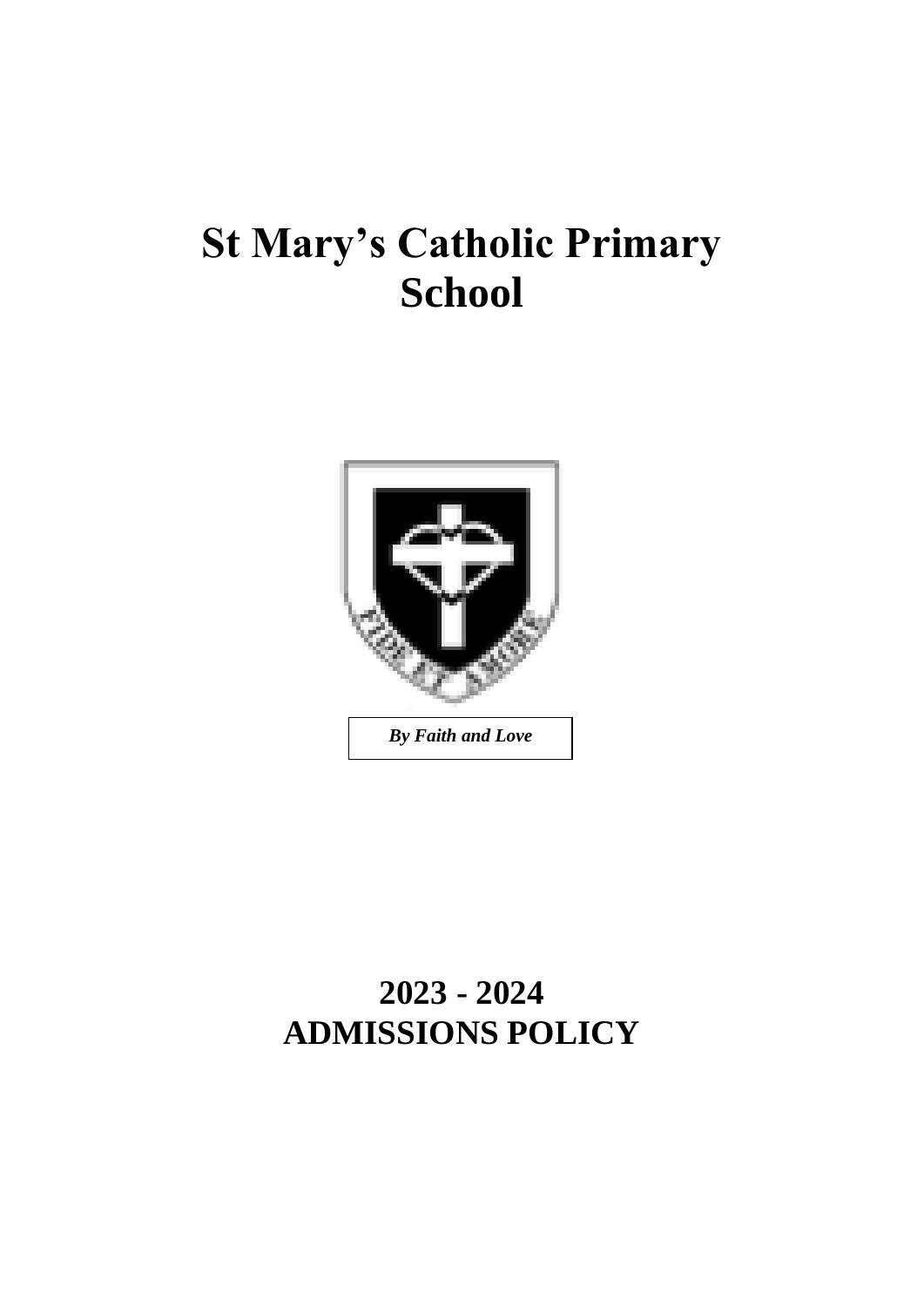St Mary's Catholic Primary School was founded by the Catholic Church to provide education for the children of Catholic families. The school is conducted by its Governing Body as part of the Catholic church in accordance with its trust deed and Instrument of Government and seeks at all times to be a witness to Our Lord Jesus Christ. At a Catholic school, Catholic doctrine and practice permeate every aspect of the school's activity. It is essential that the Catholic character of the school's education be fully supported by all families in the school. All applicants are therefore expected to give their full, unreserved and positive support for the aims and ethos of the school.

The Governing Body is the admission authority and has responsibility for admissions to this school. The local authority undertakes the co-ordination of admission arrangements during the normal admission round. This does not apply to applications made In-Year (see page 5), the Governing Body has responsibility in this instance.

Whenever there are more applications than places available, priority will always be given to Catholic applicants in accordance with the Trust Deed of the Diocese of Westminster. Applications will be ranked using the criteria listed below.

In this policy applicant refers to the person making an application on behalf of a child; candidate refers to the child on whose behalf the application is being made.

#### **MULTIPLE APPLICATIONS**

The governing body will, where logistically possible, admit twins and all siblings from multiple births where one of the children is the last ranked within the school's PAN (Planned Admission Number).

#### **PUPILS WITH AN EDUCATION, HEALTH AND CARE PLAN (EHC) AND CHILDREN OF UK SERVICES PERSONNEL**

The admission of pupils with an Education, Health and Care Plan (EHC) is dealt with by a completely separate procedure. Details of this separate procedure are set out in the Special Educational Needs Code of Practice. If your child has an EHC plan you must contact your local authority SEN officer. Children with this school named in their EHC Plan will be admitted. The admission of children with an EHC Plan or children of UK Services Personnel will reduce the number of places available to other children (see notes).

#### **OVERSUBSCRIPTION CRITERIA**

Where there are more applications for places than the number of places available, places will be offered according to the following order of priority.

- 1. Baptised Catholic 'looked after' children and previously 'looked after' children, who have been adopted or made subject to child arrangements orders or special guardianship orders.
- 2. Baptised Catholic child where compelling evidence is provided at the time of application, from an appropriate professional such as a doctor, priest or social worker, of an exceptional social, medical, pastoral or other need of the child, which can only be met at this school.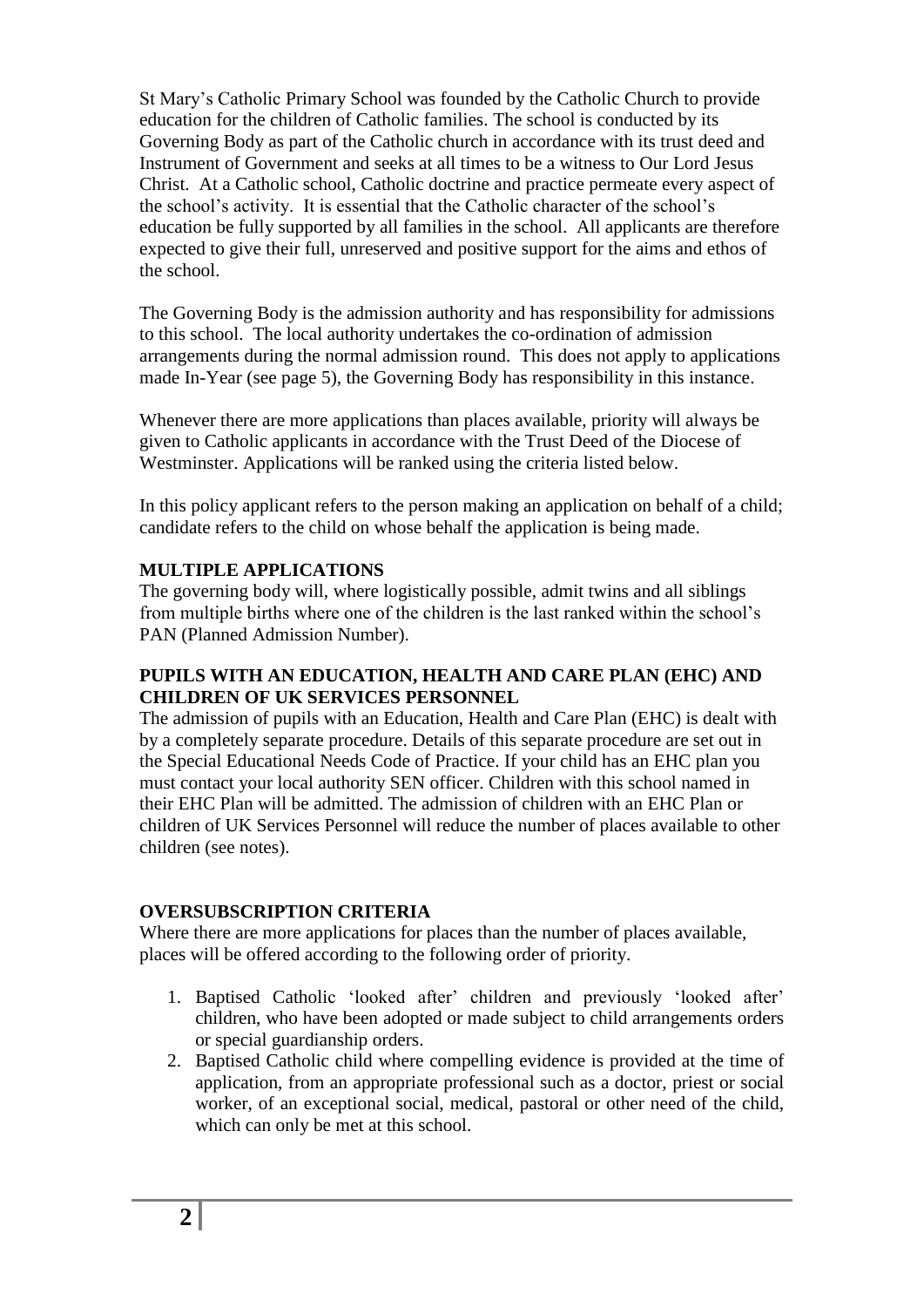- 3. A baptised Catholic child of a Catholic teacher, with a Certificate of Catholic Practice (CCP), who has been employed at the school for at least two years at the time of application
- 4. Baptised Catholic children with a Certificate of Catholic Practice (CCP) who have a sibling at the school at the time of admission.
- 5. Baptised Catholic children with a Certificate of Catholic Practice (CCP) who are resident in the parish of Our Lady of Lourdes and St Michael.
- 6. Baptised Catholic children with a Certificate of Catholic Practice (CCP) who are **not** resident in the parish of Our Lady of Lourdes and St Michael.
- 7. Other baptised Catholic children without a Certificate of Catholic Practice (CCP).
- 8. Other 'looked after' children and previously 'looked after' children who have been adopted or made subject to child arrangements orders or special guardianship orders.
- 9. Other children where compelling evidence is provided at the time of application, from an appropriate professional such as a doctor, priest or social worker, of an exceptional social, medical, pastoral or other need of the child, which can only be met at this school.
- 10. A child of a teacher who has been employed at the school for at least two years at the time of application
- 11. Other children who have a sibling at the school at the time of admission.
- 12. Christians of other denominations with a certificate of baptism or a letter from a minister of religion confirming membership of the faith community.
- 13. Children of other faiths whose application is supported by a letter from a religious leader confirming membership of the faith community.
- 14. Other applicants.

#### **APPLICATIONS IN PREVIOUS YEARS**

For the past eight years the governing body has been unable to offer places to any applicants beyond oversubscription criterion 5. Whilst the school welcomes applications from all categories, it is usually oversubscribed by Catholic candidates.

#### **TIE BREAK**

Where the offer of places to all the applicants in any of the sub-categories listed above would still lead to oversubscription, the places up to the admission number will be offered to those living nearest to the school as measured in a straight line from the school grounds to the applicants home or moorings address (including flats). If two or more applications are received from the same block of flats, the applicant with the lower door number will be classed as nearest and offered a place because they are likely to be closer to the ground floor and, therefore, the school. In the event of distances being the same for two or more children where this would determine the last place to be allocated, random allocation will be carried out by the local authority's computerised allocation system. All offers are subject to proof of address (or moorings bill) shown at the time of offer. Distances will be measured from the centre of the school from a point set on the ordnance survey map (505060.4 183873.09 AV) using the local authority's computerised measuring system.

#### **APPLICATION PROCEDURE**

To apply for a place at this school in the normal admission round, you must complete an online Common Application Form from your local authority and complete the School's Supplementary Information Form (SIF). Whilst this is not compulsory, the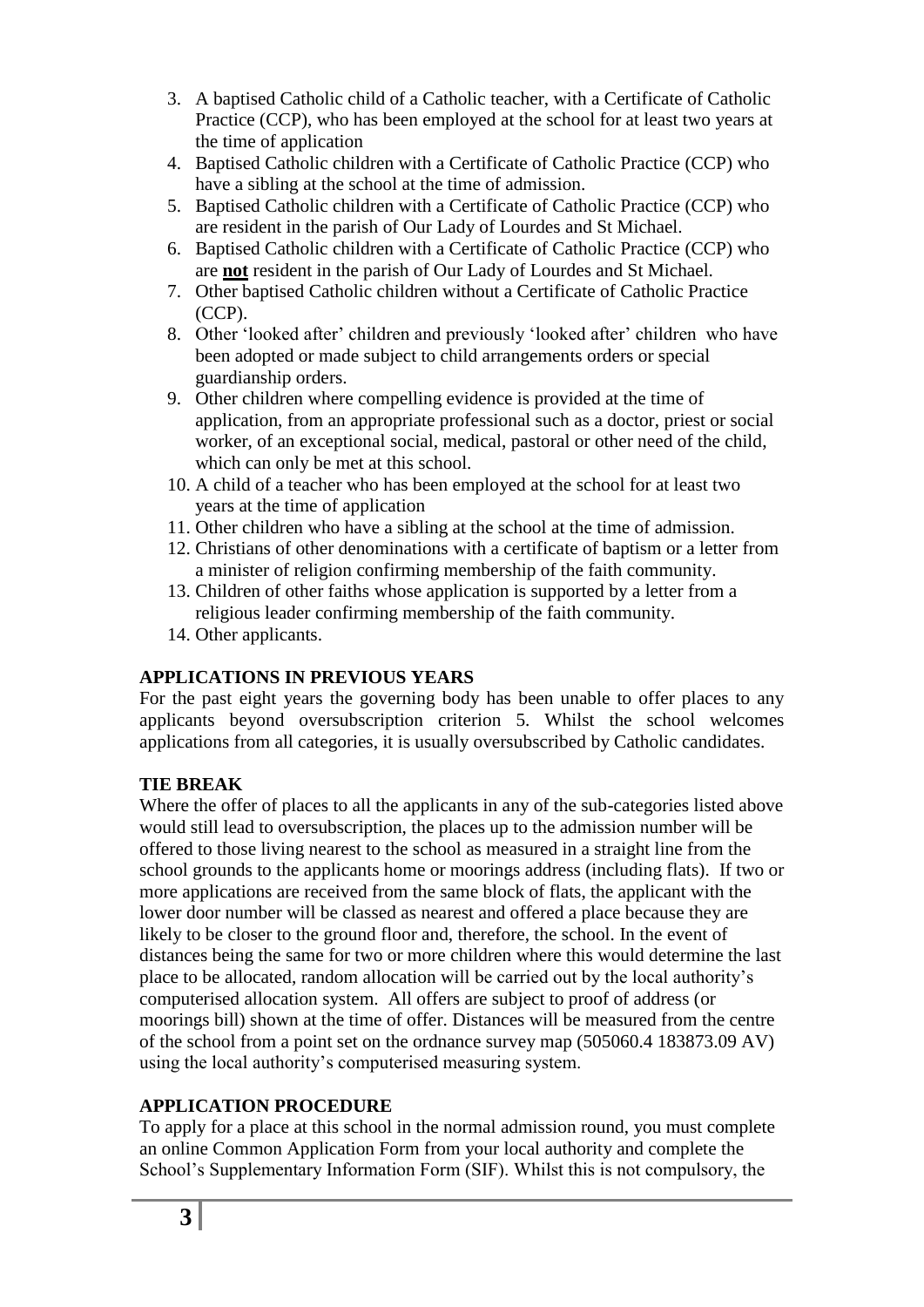information on the SIF enables the Governing Body to assess your application fully against the School's criteria in the event of oversubscription. Please return the SIF (in person or by post) to the school, together with all other relevant paperwork required for your application. If you **do not** complete both of the forms described above and return them by **15th January 2023**, the Governing Body will be obliged to consider your application using only the documents available. If you don't return the SIF on time your child may receive a lower ranking because of this and not be offered a place.

#### **OFFERS**

The local authority will inform you of the outcome of your application on behalf of the Governing Body, on or about 16th April 2023 or the next working day. This information will be available online. Parents/carers should accept or decline the place as soon as possible.

#### **LATE APPLICATIONS**

Applications received after the closing date will be dealt with after the initial allocation process has been completed under the LA procedures. If the school is oversubscribed it is very unlikely that late applicants will obtain a place.

#### **RECEPTION YEAR DEFERRED ENTRY**

Applicants may defer entry to school up until compulsory school age i.e. the first day of term following the child's fifth birthday. Application is made in the usual way and then the deferral is requested. The place will then be held until the first day of the spring or summer term as applicable. Applicants may also choose for their child to attend part-time until compulsory school age is reached. Entry may not be deferred beyond compulsory school age or beyond the year for which the application has been made. Therefore applicants whose children have birthdays in the summer term may only defer until the 1st April 2023. Upon receipt of the offer of a place a parent should notify the school as soon as possible if they wish to defer until the spring or summer term.

#### **ADMISSION OF CHILDREN OUTSIDE THEIR NORMAL AGE GROUP**

It is not the custom of St. Mary's to accept admissions of children outside their normal age group, however, in exceptional cases a request can be made. A request may be made for a child to be admitted outside his/her normal age group e.g. if the child is gifted and talented or has experienced problems such as ill-health. In addition, the parents of a summer born child i.e. a child born between  $1<sup>st</sup>$  April - 31st August, may request that the child be admitted out of his/her normal age group, starting reception at 5 years of age. Any such request should be made in writing to Miss A Shevlin, Headteacher, St Mary's Catholic Primary School, Rockingham Close, Uxbridge UB8 2UA. The governing body will make its decision based on the circumstances of each case and in the best interests of the child, taking into account school organisation issues and the views of the parents and any professionals involved. Parents must have received the agreement of the governing body before any admission application for delayed entry is made. If permission is received then the parents will make their admission application in the normal way for the year in which they wish their child to start school. No age-related priority will be given. Applications cannot be held over from one academic year to the next. If permission is refused then parents must make their admission application at the normal time.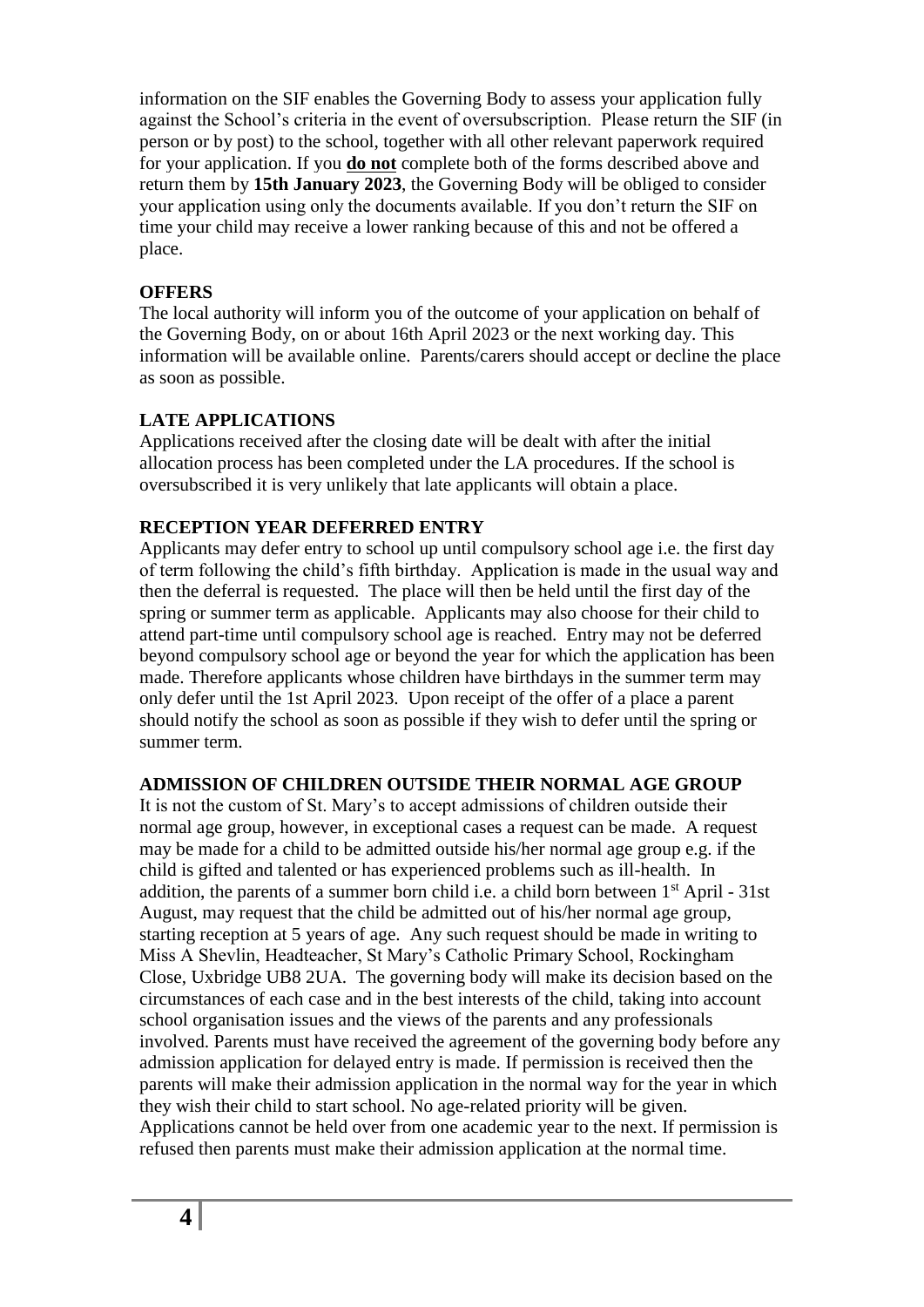#### **CONTINUED INTEREST LIST**

In addition to their right of appeal, unsuccessful candidates will be offered the opportunity to be placed on a continued interest list. This list will be maintained in order of the oversubscription criteria set out in the policy and not in the order in which applications are received or added to the list. Names will be removed from the list on 31st July 2024, unless applicants request in writing to remain on the list. **Inclusion in the school's continued interest list does not mean that a place will eventually become available.**

#### **IN-YEAR ADMISSIONS**

Applications for In-Year admissions are made directly to the school. If a place is available and there is no continued interest list the child will be admitted. If there is a continued interest list, then applications will be ranked by the Governing Body in accordance with the oversubscription criteria. If a place cannot be offered at this time then you may ask us for the reasons and you will be informed of your right of appeal. You will be offered the opportunity of being placed on a continued interest list. This continued interest list will be maintained by the Governing Body in the order of the oversubscription criteria and not in the order in which the applications are received. Names are removed from the list at the end of each academic year. When a place becomes available the Governing Body will re-rank the list and make an offer to the person at the top of the list. The local authority will be informed of the offer as soon as it has been accepted.

#### **FAIR ACCESS**

The school is committed to taking its fair share of children who are vulnerable and/or hard to place, as set out in locally agreed protocols. Accordingly, outside the normal admissions round, the Governing Body is empowered to give absolute priority to a child where admission is requested under any local protocol that has been agreed by both the local authority and the Governing Body for the current school year. The Governing Body has this power even when admitting the child would mean exceeding the published admission number.

#### **CERTIFICATE OF CATHOLIC PRACTICE**

Applicants applying under criteria 3 to 6 must submit a Certificate of Catholic Practice (CCP) by the closing date dated within a year of entry to school. This certificate is available from the priest at the parish where the family normally worships or from the diocesan website. It is the parent's duty to ensure that the CCP is submitted to the school in good time. The priest will only sign this form if he knows you and agrees that you are a practising Catholic family. You will need to get a certificate signed for each Catholic school you are applying to which has a 'Certificate of Catholic Practice (CCP)' criterion.

#### **NURSERY CHILDREN**

Attendance at the nursery **does not** guarantee a place in Reception.

Parents of children attending St Mary's Catholic Primary nursery **must** make a fresh application for reception to the local authority in the normal way.

#### **RIGHT OF APPEAL**

If you are unsuccessful (unless your child was offered a place at a school you ranked higher) you will be informed of the reasons, related to the oversubscription criteria listed above and you will have right of appeal to an independent appeal panel. Should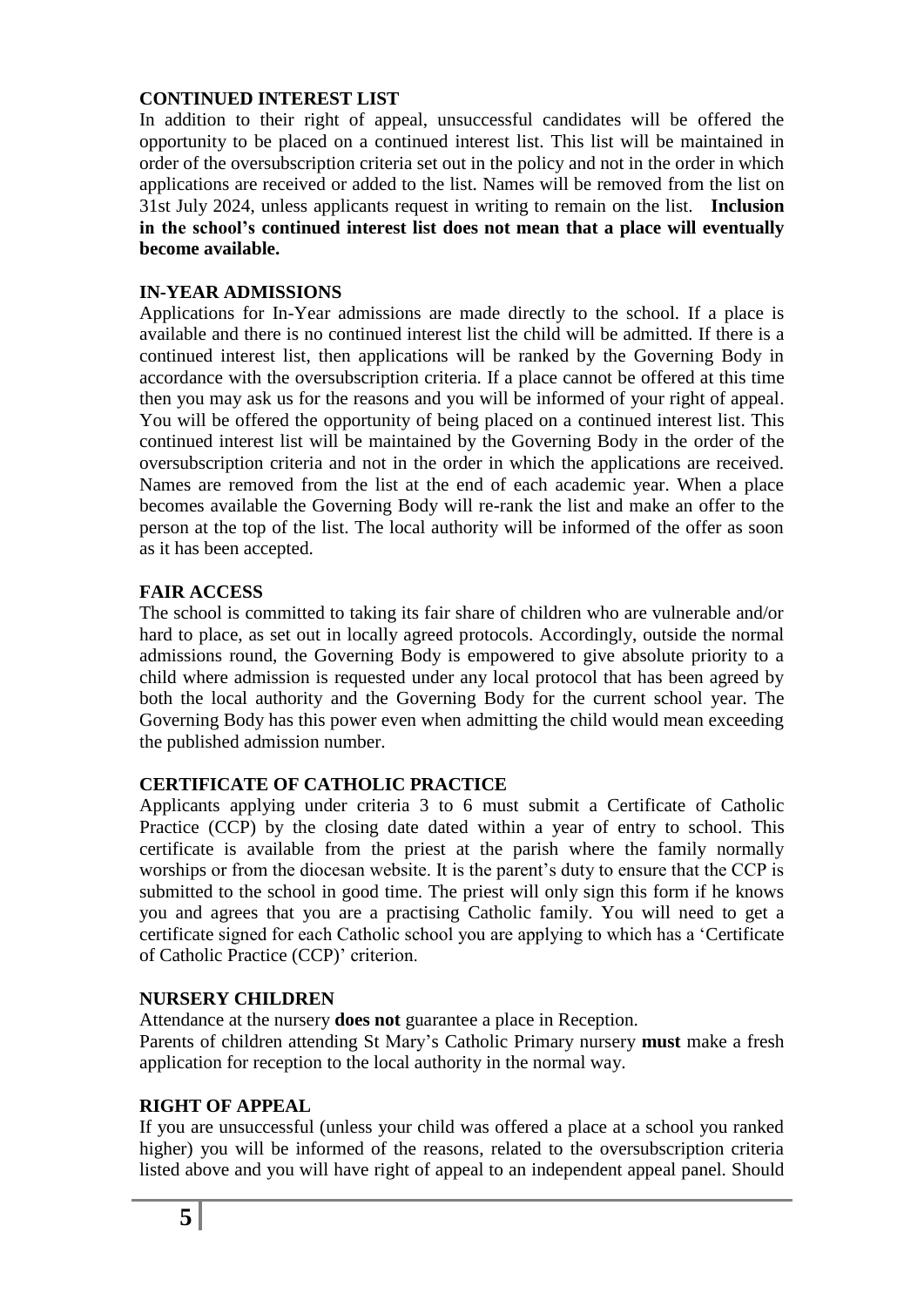you wish to appeal please contact the school as soon as possible for an appeal form on which you must list your reasons for making an appeal. Appeals should be submitted to the school in writing by Friday 19th May 2023. Those wishing to lodge an in-year appeal should contact the school as soon as possible.

#### **CHANGE OF DETAILS**

If any of the details on either of your forms changes between the date of application and the receipt of the letter of offer or refusal, you **must** inform the School and the local authority immediately. If misleading information is given or allowed to remain on either of your forms, the Governing Body reserves the right to withdraw the place, even if the child has already started at the School.

#### **NOTES (these notes form part of the oversubscription criteria)**

*'An Education, Health and Care Plan' is a plan made by the local authority under S.37 of the Children and Families Act 2014, specifying the educational provision required for a child.*

*'Looked after child' A 'looked after child' has the same meaning as in section 22(1) of the Children Act 1989, and means any child who is (a) in the care of a local authority or (b) being provided with accommodation by them in the exercise of their social services functions (e.g. children with foster parents) at the time of making application to the school.* 

*A 'previously looked after child' is a child who was looked after, but ceased to be so because he or she was adopted, or became subject to a child arrangements order or special guardianship order. Included in this definition are those children who appear (to the governing body) to have been in state care outside of England and who ceased to be in state care as a result of being adopted.*

*'Adopted'. An adopted child is any child who has been formally adopted, having previously been in care and whose parent/ guardian can give proof of this.*

*'Child Arrangements Order'. A Child Arrangements order is an order under the terms of the Children Act 1989 s.8 settling the arrangements to be made as to the person with whom the child is to live. Children 'looked after' immediately before the order is made qualify in this category.*

*'Special Guardianship Order'. A special guardianship order is an order under the terms of the Children Act 1989 s.14A appointing one or more individuals to be a child's special guardian(s). A child 'looked after' immediately before the order is made qualifies in this category.*

*'Parent' means all natural parents, any person who is not a parent but has parental responsibility for the child or any adult with legal responsibility for the child.*

*'Sibling' 'Brother' or 'Sister' includes:*

*i. All natural brothers and sisters, half-brother and sisters, adopted brothers and sisters, stepbrothers and sisters, foster brothers and sisters, whether or not they are living at the same address, and*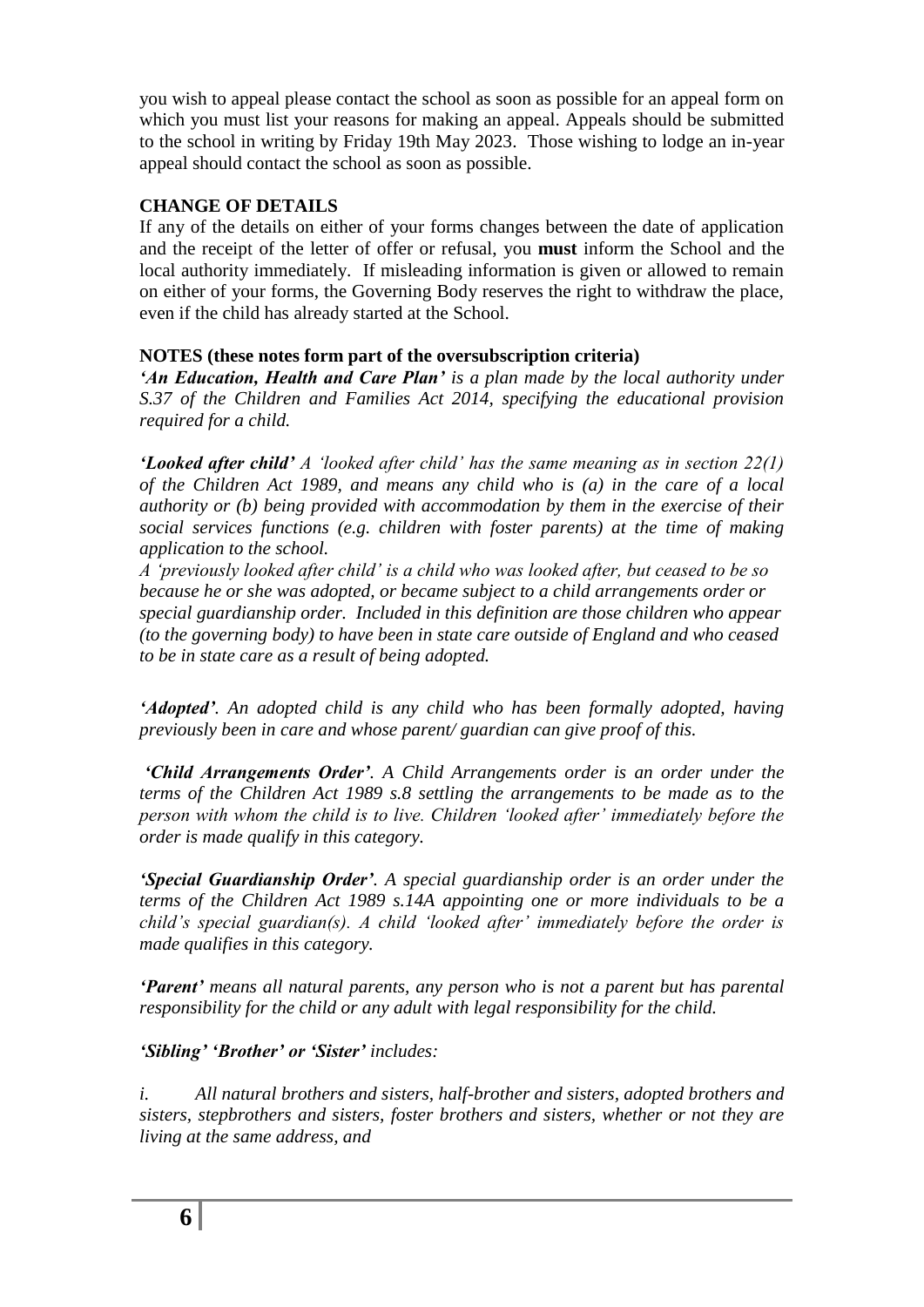*ii. The child of a parent's partner where that child lives for at least part of the week in the same family unit at the same address as the applicant.*

*'Catholic' means a member of a Church in full communion with the See of Rome. This includes the Eastern Catholic Churches. This will normally be evidenced by a certificate of baptism in a Catholic Church or a certificate of reception into the full communion of the Catholic Church. For the purposes of this policy, it includes a looked after child living with a family where at least one of the parents is Catholic. For a child to be treated as Catholic, evidence of Catholic baptism or reception into the Church will be required. Those who have difficulty obtaining written evidence of baptism should contact their Parish Priest [who, after consulting with the Diocese, will decide how the question of baptism is to be resolved and how written evidence is to be produced in accordance with the law of the Church.*

*'Certificate of Catholic Practice (CCP)' means a certificate issued by the family's parish priest (or the priest in charge of the church where the family attends Mass) in the form laid down by the Bishops' Conference of England and Wales. It will be issued if the priest is satisfied that at least one Catholic parent or carer (along with the child, if he or she is over seven years old) have (except when it was impossible to do so) attended Mass on Sundays and holy days of obligation for at least five years (or, in the case of a child, since the age of seven, if shorter). It will also be issued when the practice has been continuous since being received into the Church if that occurred less than five years ago. It is expected that most Certificates will be issued on the basis of attendance. A Certificate may also be issued by the priest when attendance is interrupted by exceptional circumstances which excuse from the obligation to attend on that occasion or occasions. Further details of these circumstances can be found in the guidance issued to priests <http://rcdow.org.uk/education/governors/admissions/>*

*'Children of other Christian denominations' means children who belong to other churches and ecclesial communities which, acknowledge God's revelation in Christ, confess the Lord Jesus Christ as God and Saviour according to the Scriptures, and, in obedience to God's will and in the power of the Holy Spirit commit themselves: to seek a deepening of their communion with Christ and with one another in the Church, which is his body; and to fulfil their mission to proclaim the Gospel by common witness and service in the world to the glory of the one God, Father, Son and Holy Spirit. An ecclesial community which on principle has no credal statements in its tradition, is included if it manifests faith in Christ as witnessed to in the Scriptures and is committed to working in the spirit of the above.*

*All members of Churches Together in England and CYTÛN are deemed to be included in the above definition, as are all other churches and ecclesial communities that are in membership of any local Churches Together Group (by whatever title) on the above basis.*

*'Children of other faiths' means children who are members of a religious community that does not fall within the definition of 'other Christian denominations' at 7 above and which falls within the definition of a religion for the purposes of charity law. The Charities Act 2011 defines religion to include:*

*A religion which involves belief in more than one God, and*